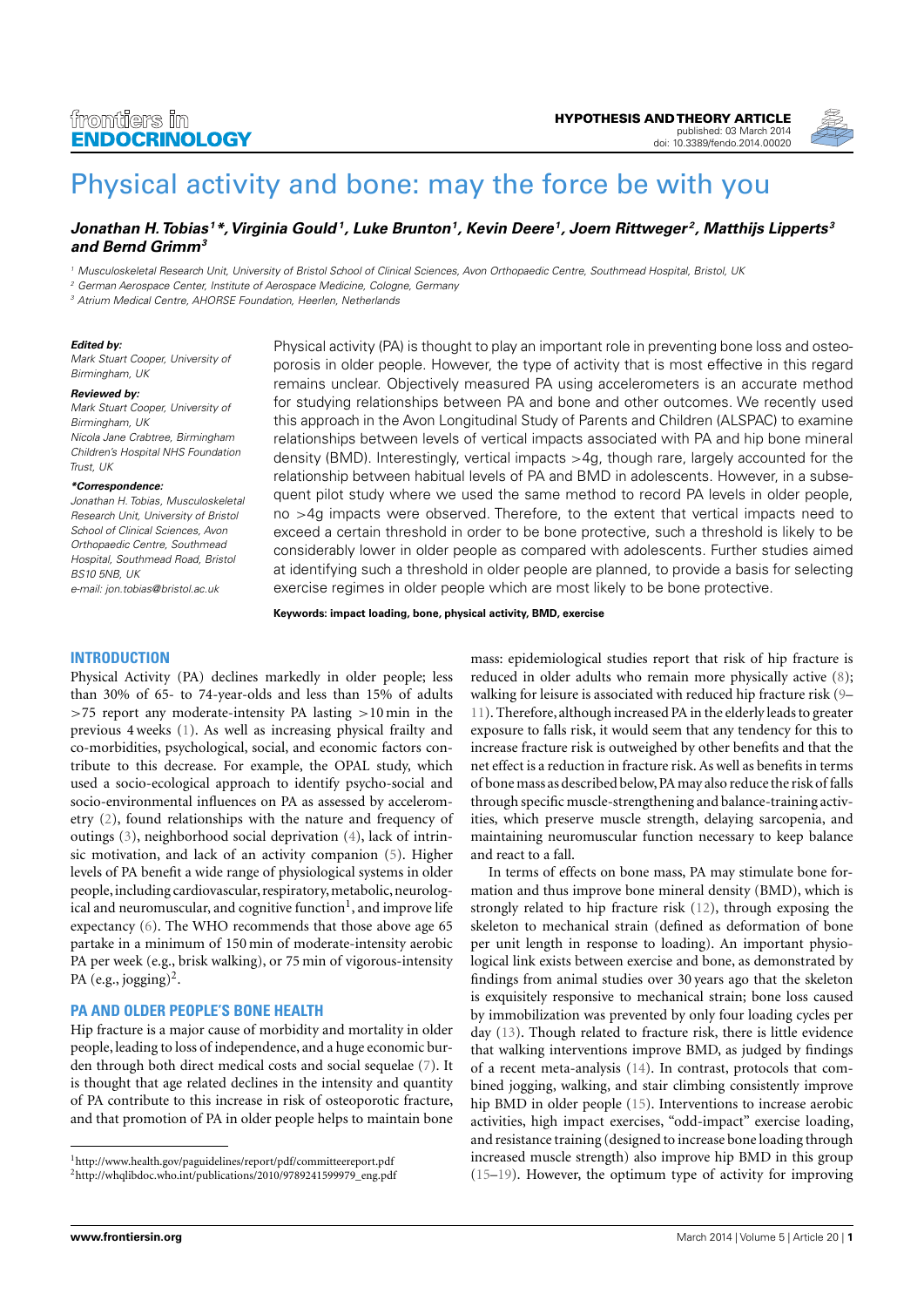BMD remains unknown, and it is unclear whether a specific strain needs to be exceeded. Moreover, other aspects of impacts may also be important, such as movement frequency. In addition, specific activities may affect BMD at certain sites in preference to others, which may be important if improved BMD is to translate into reduced fracture risk which is the primary goal, in light of evidence that hip fracture risk is related to thinning of a specific portion of the femoral neck [\(20\)](#page-4-15).

## **MEASUREMENT OF PA ACCORDING TO LEVEL OF IMPACT LOAD**

Observational studies may be useful for estimating relationships between PA and bone outcomes, providing the PA measure in question is related to strain. PA questionnaires have been used to record participation in different sporting activities graded according to vertical impact loads [\(21\)](#page-4-16). Pedometers were used in a cross sectional study of 105 individuals aged 49–64 years, with a dose– response relationship observed in females between cumulative loading as calculated from a combination of number of steps, walking speed, and weight, and hip BMD [\(22\)](#page-4-17). Lower limb impact during weight bearing reflects their ground reaction force which is the product of mass times acceleration, and so depending on placement accelerometers can provide objective measures of exposure to different levels of impact load. To detect vertical movement of the center of mass, accelerometers need to be attached to the trunk, for example held in a belt laterally just below the waist, despite the fact that some dampening through the skin will occur particularly in obese individuals (other placements such as the ankle are less accurate as movements can occur independently of the center of mass). Using an Actigraph device in this way in adolescents from the Avon Longitudinal Study of Parents and Children (ALSPAC), vigorous PA (based on a threshold of 6200 cpm, equivalent to jogging) was positively related to cortical bone mass, but no independent relationship was seen for moderate PA after adjusting for vigorous PA [\(23\)](#page-4-18).

Although these findings suggest that the Actigraph differentiates between PA exposure and bone outcomes according to impact level, earlier versions of this device were primarily designed to measure general body movement, and externally calibrated to energy consumption to be associated with obesity-related outcomes [\(24\)](#page-4-19). They were limited in detecting brief high impact events with high osteogenic potential due to a narrow dynamic range (original devices had an upper range of 2.13g), filtering out of high frequency motion, and summation of records into epochs of typically 30–60 s. Moreover, rather than a true representation of "event" frequency, the counts per minute (cpm) output of the Actigraph integrates movement frequency with level of acceleration, making it difficult to relate the output to specific impacts or activities.

Newer generations of digital accelerometers [e.g., Actigraph GT3X-BT, Gulf Coast Data Concepts (GCDC) X16-1c] have wider dynamic ranges (8 and 16g, respectively), high sampling frequencies  $(>100 Hz)$ , and the raw signal can be accessed without filtering or summation into epochs. Previous studies using a research prototype developed by Newtest suggest that the ability to derive impact loads from the raw signal, ideally suited for studying PA effects on the skeleton, can yield important insights. The Newtest prototype recorded the number of counts within

33 pre-specified acceleration bands, and distinguished exposure to high impact loads associated with osteogenic activities like running and jumping [\(25\)](#page-4-20). In a prospective study of PA exposure in 64 premenopausal women using this device, a positive relationship was only observed between hip BMD and counts >3.9g (seen during running) [\(25\)](#page-4-20). Similarly, after analyzing cross sectional relationships between exposure to different g-forces and bone development in ALSPAC 17-year-olds, hip BMD was most strongly related to counts  $>4g$ , in spite of their rarity, whereas no association was seen for lower impact loads after adjusting for exposure to higher impacts [\(26\)](#page-4-21). This 4g threshold represents a higher impact than the 6200 cpm threshold for vigorous PA as used in our previous Actigraph study [\(23\)](#page-4-18), but is entirely consistent with current understanding of skeletal physiology [\(27\)](#page-4-22).

Subsequent analysis of pQCT-based measures performed at the mid-tibia suggested high impacts improve BMD of the lower limb through a combination of increased cortical thickness and periosteal circumference, with the latter effect strongest in boys [\(28\)](#page-4-23). In future studies, we hope to repeat these measures to establish whether exposure to high impacts during childhood and adolescence has persisting effects on subsequent peak bone mass. Evidence that past history of sporting activity in childhood and adolescence is positively associated with cortical bone mass in young adult men is consistent with the suggestion that the positive influence of high impact activity on bone which we observed has a persisting effect [\(29\)](#page-4-24).

Interestingly, impacts  $>3.1g$  (seen during jogging and running) were also particularly related to lean mass [\(30\)](#page-4-25), suggesting this approach may also be more accurate in analyzing relationships with lean mass, with potential application to the study of sarcopenia. In contrast, impacts within 1–3g (e.g., moderately brisk walking and jogging [\(25\)](#page-4-20) were most strongly related to fat mass [\(30\)](#page-4-25). The latter relationship was equivalent to that previously reported from the same cohort based on moderate and vigorous physical activity (MVPA) as measured by Actigraph [\(31\)](#page-4-26), consistent with cross calibration studies showing reasonably high correlation between Actigraph (MVPA), and the sum of counts in g bands  $>$  1.1g measured by Newtest ( $r^2$  = 0.41). Hence, exposure to lower impacts may be helpful in evaluating effects of PA on other systems.

## **PA IMPACTS IN OLDER PEOPLE**

While assessment of PA according to impact level has provided novel insights in adolescents and premenopausal women, it is unclear whether these findings also apply to older individuals. Even in adolescents, impacts  $>4g$ , or even  $>3.1g$  are rare (e.g., median 39 impacts  $>$ 3.1g/day) [\(30\)](#page-4-25). These impacts are likely to be even rarer in older people, but we are not aware of any previous studies examining this question. Therefore, we performed two pilot studies to characterize habitual exposure to PA in older people according to level of impact.

### **PILOT STUDY POST HIP/KNEE REPLACEMENT**

We aimed to record habitual PA over 7 days in older people as part of a wider study of functional outcomes following hip/knee joint replacement surgery. We studied patients who were 3 months post joint replacement, by which time they had largely recovered from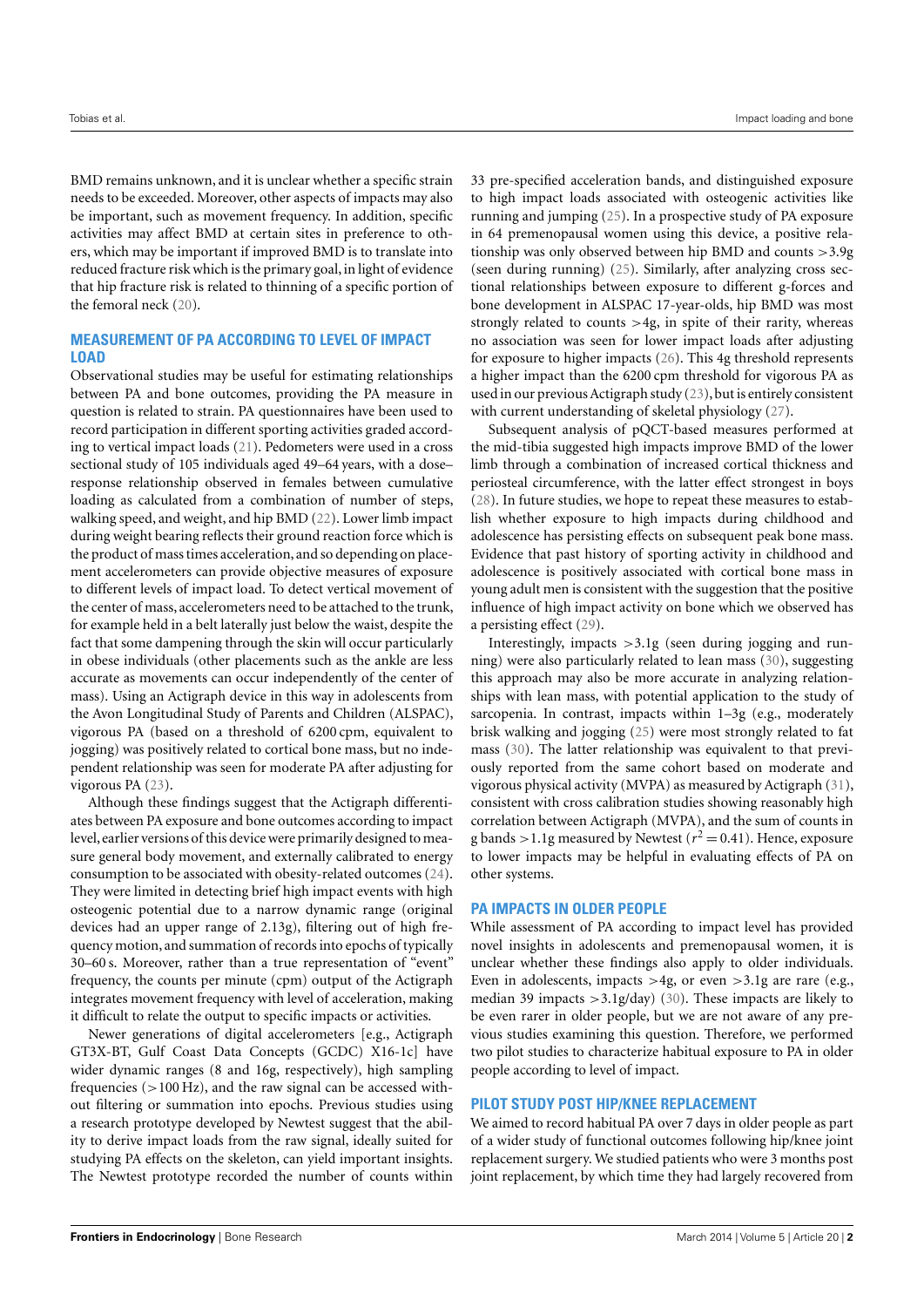the effects of surgery and returned to their pre-operative functional level. After obtaining written informed consent, a GCDC Series X250-2 tri-axial accelerometer was attached to an elasticated belt, and worn in a horizontal orientation just anterior to the ischial crest during waking hours (except when washing, swimming, or bathing). Vertical impacts were classified into five bands (0.5–1, 1– 2, 2–3, 3–4, >4g), and the mean count calculated at each band for each individual. Results were subsequently expressed as number of counts per day.

All participants wore the monitors for the full 7 days (for a median of 106 h). Nineteen of 24 participants had usable data (median age 68.9). As a group, their level of function was relatively low as reflected by a median of 20 s for their 20 m walk time and 14 s for"get-up-and-go"test. Very few vertical impacts at the hip of 3g or higher were recorded in this study; 12 of the 19 participants achieved one or more impacts over 3g, with a maximum count of 8 impacts at this level over the 7 days (**[Table 1](#page-2-0)**). Similarly, only 8 of

<span id="page-2-0"></span>**Table 1 | Median and quartiles of the number of daily activity counts for each g band, and total activity counts, for 19 individuals 3 months post joint replacement**.

|                      | <b>Median</b> | <b>25th</b> | 75th    |
|----------------------|---------------|-------------|---------|
| $0.5 - 1q$           | 512.86        | 373.71      | 1744.07 |
| $1-2g$               | 72.86         | 29.00       | 89.36   |
| $2 - 3g$             | 1.43          | 0.43        | 4.50    |
| $3-4g$               | 0.14          | 0.00        | 0.21    |
| >4g                  | 0.00          | 0.00        | 0.21    |
| Total activity count | 538.57        | 434.29      | 1827.79 |
|                      |               |             |         |

the 19 achieved one or more impacts at the hip of 4g or greater, with a maximum of 4 impacts at this level recorded in the 7 days period. In order to investigate whether the most active individuals were also those achieving the highest vertical impacts, mean daily total counts against mean daily counts in the higher impact bands were plotted for each individual. The most active individuals, by total number of activity counts, were not necessarily those sustaining the highest vertical impacts (**[Figures 1](#page-2-1)** and **[2](#page-3-0)**).

## **AEROBICS CLASS PILOT STUDY**

Twenty participants were recruited from a group of older females regularly attending exercise classes at the University of Bristol Centre for Sports, Exercise and Health. Four study sessions, each with five participants, were held. Each participant was fitted with a tri-axial accelerometer as described above. Monitors were turned on just before the start of the session, and recordings matched to different activities within it. The study sessions consisted of a short exercise routine to music, similar to that carried out in the participants' usual classes (**[Table 2](#page-3-1)**). This was also extended by other activities (20 m walking normal pace, 20 m brisk walking, 20 cm step up and down with repeats, 30 cm step up and down with repeats). Data was analyzed as counts of vertical impacts for each activity, with impacts grouped in 0.3g bands  $(from 0-0.3 to > 2.1g).$ 

Participants were a mean of 67 years of age, and had a relatively good level of function as reflected by median of 14 s for 20 walk and 8 s for "get-up-and-go" test. For one participant, no data was recorded due to failure of the monitor. In another case, the monitor stopped working after the exercise class part of the session, but before the further individual activities. No vertical impacts higher than 2.1g were recorded in this study. One individual recorded 46

<span id="page-2-1"></span>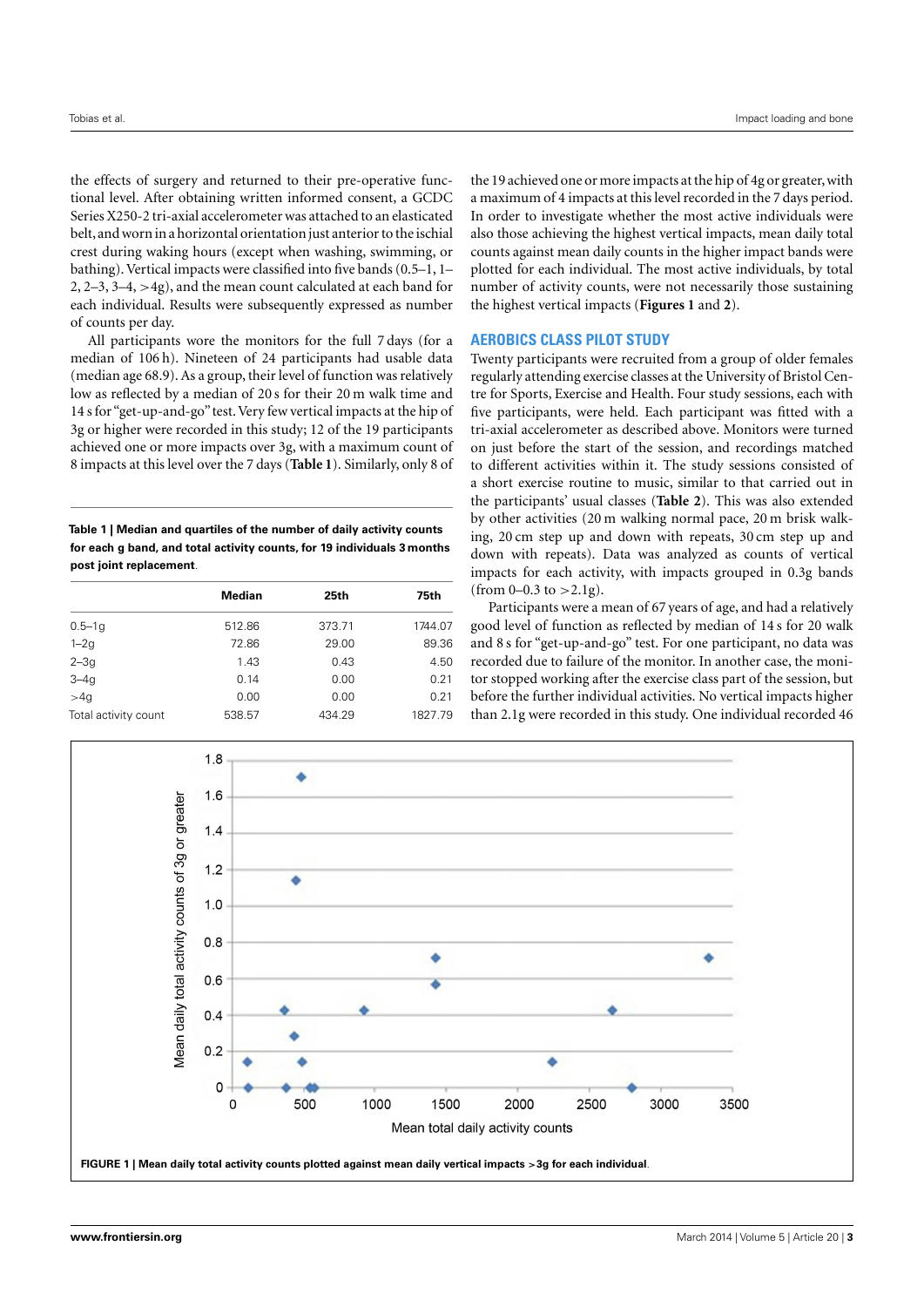

#### <span id="page-3-1"></span><span id="page-3-0"></span>**Table 2 | Aerobics class activities**.

- 1 "Mambo" leading from the left leg (left leg step forward, right leg step in place, left leg step backward).
- 2 "Mambo" leading from the right leg.
- 3 "Easy walk" leading from the left leg (Left foot forward, right foot forward and wide, left foot back, right foot next to left).
- 4 "Easy walk" leading from the right leg.
- 5 "Double side-step" (left foot sideways, right on spot, left foot next to right, right foot sideways, left on spot, right foot next to left).
- 6 "Half Jack" (jump to five-pointed star with arms to shoulder height, jump to standing with arms down, and feet together).
- 7 "Hamstring Curl" (alternate sides step sideways, bring other foot up to rear).
- 8 "Knee Lift" (lifting knee on alternate sides).

counts of 1.8–2.1g over all activities, and another 25 counts. Seven of the 19 participants with impact data achieved no counts in the 1.8–2.1g band, and in once case the highest impact recorded was in the 0.9–1.2g band.

## **FUTURE RESEARCH QUESTIONS**

Taken together, these pilot studies suggest that not surprisingly, older individuals are exposed to considerably lower g-forces compared to adolescents and premenopausal women. For example, there was virtually a complete lack of higher impacts at the level suggested to be required for optimal bone development in adolescents. Due to the small size of the pilot studies presented here, and the selective nature of their recruitment, our findings are not necessarily generalizable to the wider population; in the Vertical Impacts and Bone in the Elderly (VIBE) study, we are in the process of extending our studies to characterize vertical impacts in much larger population-based cohorts of older people. Assuming our findings are at least partly representative of the level of vertical forces to which older people are exposed, impacts within lower g ranges which we recorded may well exert some protective effect on the skeleton. Loss of these low impacts may represent an important contribution to the development of osteoporosis in later life. The skeleton of older individuals may be more sensitive to low impacts compared to children and younger adults for several reasons. For example, lower g-forces may be needed to preserve bone, as opposed to stimulate its acquisition during peak bone mass attainment. In children and adolescents, bone accrual is achieved by a process of bone modeling involving a combination of longitudinal growth and periosteal expansion; it may well be that these physiological processes are regulated by a different level of strain, compared to bone remodeling responsible for preservation of bone in the mature skeleton. Furthermore, a given level of impact will produce greater strains in older people, due to their reduced bone strength.

Therefore, although a dose–response relationship between impact level and BMD may still exist in older people, this is likely to be shifted to the left. Defining such relationships will be key to identifying the types of activity that are likely to be the most effective in preventing bone loss and osteoporosis in older individuals. An important caveat is that exposure to such forces must be safe and without risk of injury. If forces between 1.8 and 2.1g, in the upper range of that observed in older participants performing an aerobics class, are found to be bone protective, it